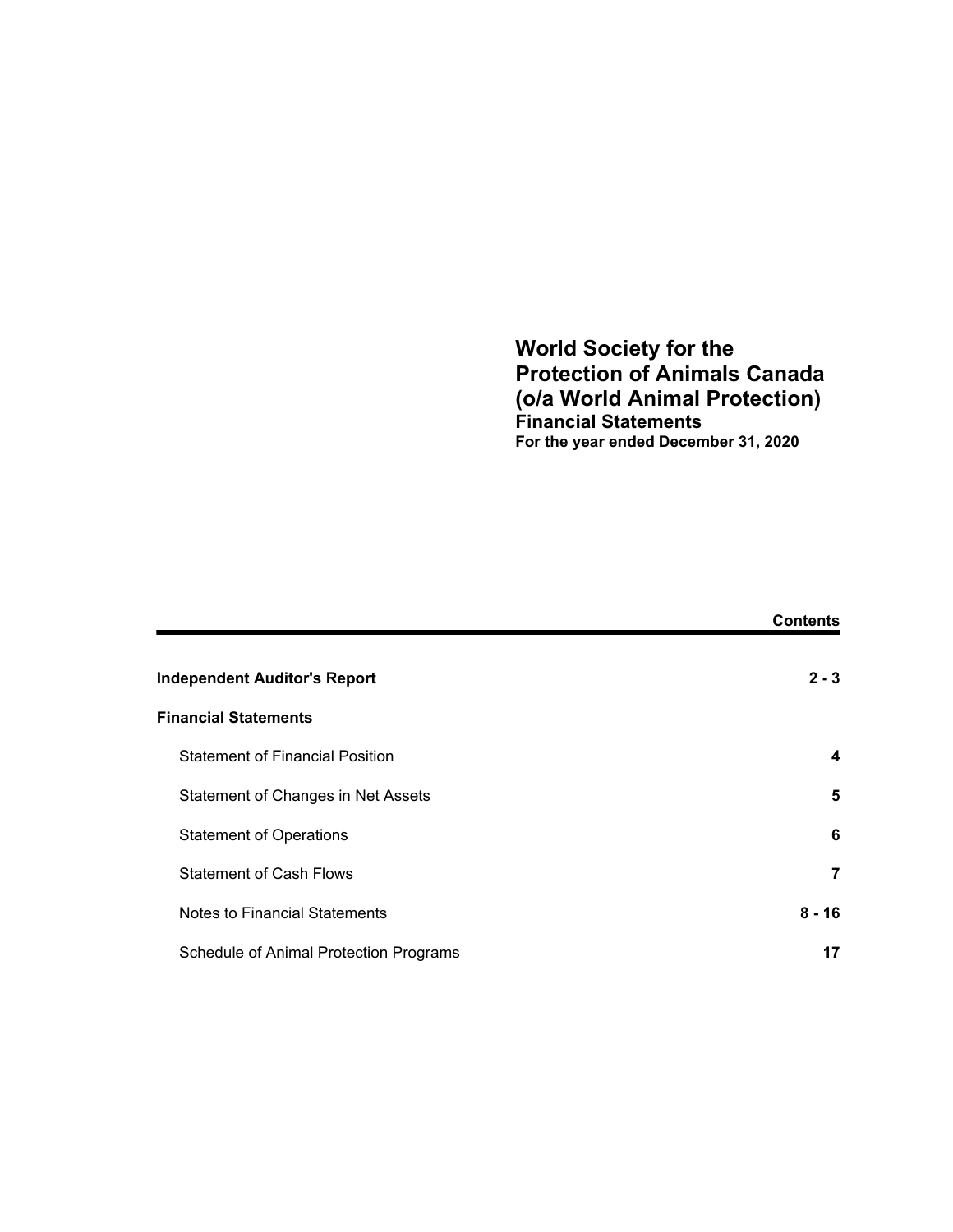

# **Independent Auditor's Report**

#### **To the Directors of World Society for the Protection of Animals Canada (o/a World Animal Protection)**

#### **Opinions**

We have audited the financial statements of World Society for the Protection of Animals Canada (o/a World Animal Protection), which comprise the statement of financial position as at December 31, 2020, and the statements of changes in net assets, operations and cash flows for the year then ended, and notes to the financial statements, including a summary of significant accounting policies.

#### **Unmodified Opinion on the Financial Position**

In our opinion, the accompanying statement of financial position presents fairly, in all material respects, the financial position of World Society for the Protection of Animals Canada (o/a World Animal Protection) as at December 31, 2020, in accordance with Canadian accounting standards for not-for-profit organizations.

#### **Qualified Opinion on the Results of Operations and Cash Flows**

In our opinion, except for the possible effects on comparative information of the matter described in the *Basis for Opinions, Including Basis for Qualified Opinion on the Results of Operations and Cash Flows* section of our report, the accompanying statements of changes in net assets, operations and cash flows present fairly, in all material respects, the results of operations and cash flows of World Society for the Protection of Animals Canada (o/a World Animal Protection) for the year ended December 31, 2020 in accordance with Canadian accounting standards for not-for-profit organizations.

#### **Basis for Opinions, Including Basis for Qualified Opinion on the Results of Operations and Cash Flows**

In common with many charitable organizations, World Society for the Protection of Animals Canada (o/a World Animal Protection) derives revenue from contributions. For the year ended December 30, 2019, we were not able to verify the completeness of revenue from contributions. As a result, the verification of this revenue was limited to the amounts recorded in the records of World Society for the Protection of Animals Canada (o/a World Animal Protection).

Since revenue from contributions affects the determination of the results of operations and cash flows, we were not able to determine whether any adjustments to the excess of revenue over expenses and cash flows might be necessary for the year ended December 31, 2019. Our audit opinion on the financial statements for the year ended December 31, 2019 was modified accordingly because of the possible effects of this limitation in scope. As a result, our opinion on the current year's results of operations and cash flows is modified because of the possible effects of this matter on the comparability of the current period's figures and comparative information.

We conducted our audit in accordance with Canadian generally accepted auditing standards. Our responsibilities under those standards are further described in the *Auditor's Responsibilities for the Audit of the Financial Statements* section of our report. We are independent of World Society for the Protection of Animals Canada (o/a World Animal Protection) in accordance with the ethical requirements that are relevant to our audit of the financial statements in Canada, and we have fulfilled our other ethical responsibilities in accordance with these requirements. We believe that the audit evidence we have obtained is sufficient and appropriate to provide a basis for our unmodified opinion on the financial position and our qualified audit opinion on the results of operations and cash flows.

#### **Responsibilities of Management and Those Charged with Governance for the Financial Statements**

Management is responsible for the preparation and fair presentation of these financial statements in accordance with Canadian accounting standards for not-for-profit organizations, and for such internal control as management determines is necessary to enable the preparation of financial statements that are free from material misstatement, whether due to fraud or error.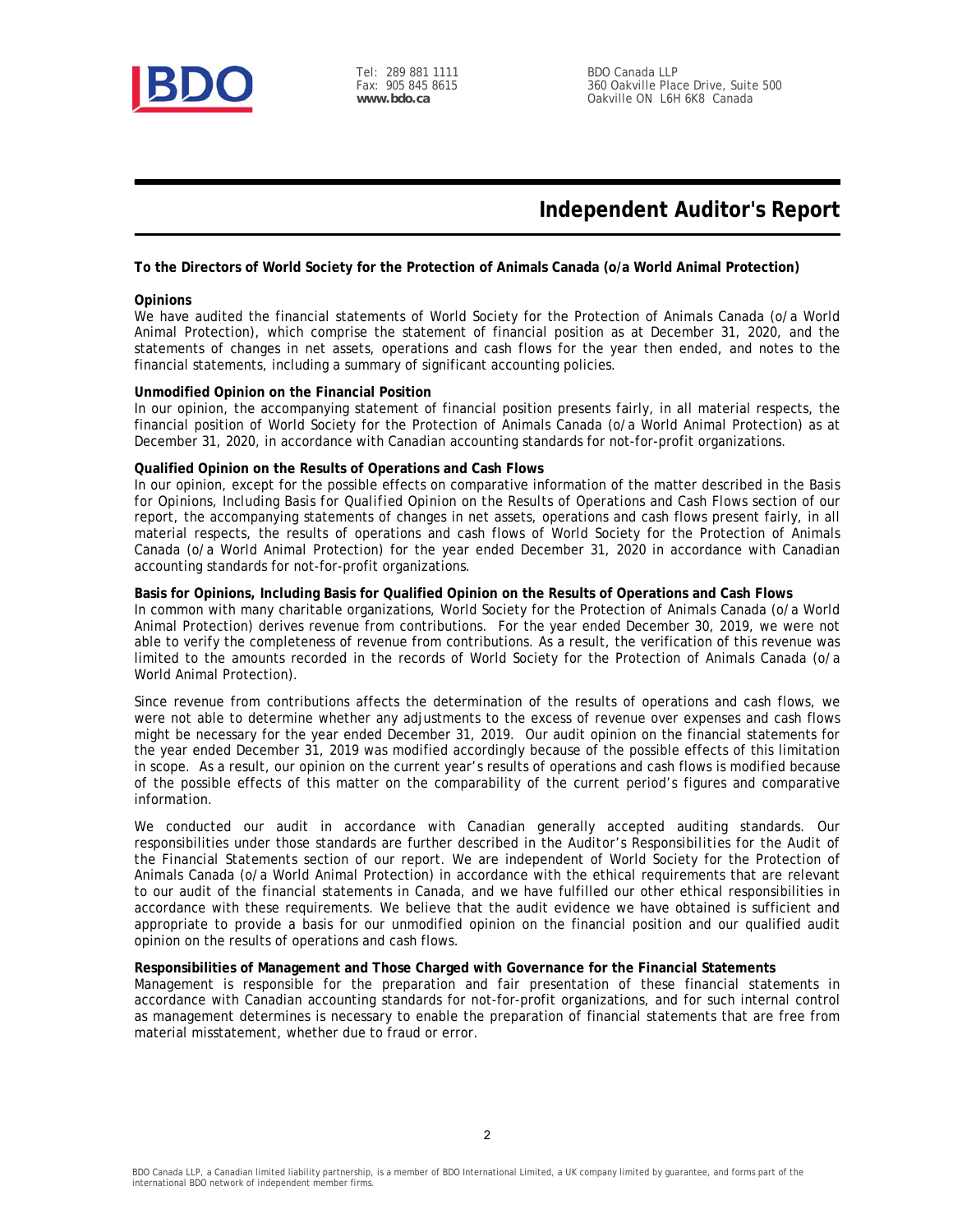

In preparing the financial statements, management is responsible for assessing the World Society for the Protection of Animals Canada's (o/a World Animal Protection) ability to continue as a going concern, disclosing, as applicable, matters related to going concern and using the going concern basis of accounting unless management either intends to liquidate World Society for the Protection of Animals Canada (o/a World Animal Protection) or to cease operations, or has no realistic alternative but to do so.

Those charged with governance are responsible for overseeing World Society for the Protection of Animals Canada's (o/a World Animal Protection) financial reporting process.

#### **Auditor's Responsibilities for the Audit of the Financial Statements**

Our objectives are to obtain reasonable assurance about whether the financial statements as a whole are free from material misstatement, whether due to fraud or error, and to issue an auditor's report that includes our opinion. Reasonable assurance is a high level of assurance, but is not a guarantee that an audit conducted in accordance with Canadian generally accepted auditing standards will always detect a material misstatement when it exists. Misstatements can arise from fraud or error and are considered material if, individually or in the aggregate, they could reasonably be expected to influence the economic decisions of users taken on the basis of these financial statements.

As part of an audit in accordance with Canadian generally accepted auditing standards, we exercise professional judgment and maintain professional skepticism throughout the audit. We also:

- Identify and assess the risks of material misstatement of the financial statements, whether due to fraud or error, design and perform audit procedures responsive to those risks, and obtain audit evidence that is sufficient and appropriate to provide a basis for our opinion. The risk of not detecting a material misstatement resulting from fraud is higher than for one resulting from error, as fraud may involve collusion, forgery, intentional omissions, misrepresentations, or the override of internal control.
- Obtain an understanding of internal control relevant to the audit in order to design audit procedures that are appropriate in the circumstances, but not for the purpose of expressing an opinion on the effectiveness of World Society for the Protection of Animals Canada's (o/a World Animal Protection) internal control.
- Evaluate the appropriateness of accounting policies used and the reasonableness of accounting estimates and related disclosures made by management.
- Conclude on the appropriateness of management's use of the going concern basis of accounting and, based on the audit evidence obtained, whether a material uncertainty exists related to events or conditions that may cast significant doubt on World Society for the Protection of Animals Canada's (o/a World Animal Protection) ability to continue as a going concern. If we conclude that a material uncertainty exists, we are required to draw attention in our auditor's report to the related disclosures in the financial statements or, if such disclosures are inadequate, to modify our opinion. Our conclusions are based on the audit evidence obtained up to the date of our auditor's report. However, future events or conditions may cause World Society for the Protection of Animals Canada (o/a World Animal Protection) to cease to continue as a going concern.
- Evaluate the overall presentation, structure and content of the financial statements, including the disclosures, and whether the financial statements represent the underlying transactions and events in a manner that achieves fair presentation.

We communicate with those charged with governance regarding, among other matters, the planned scope and timing of the audit and significant audit findings, including any significant deficiencies in internal control that we identify during our audit.

BDO Canada LLP

Chartered Professional Accountants, Licensed Public Accountants Oakville, Ontario June 9, 2021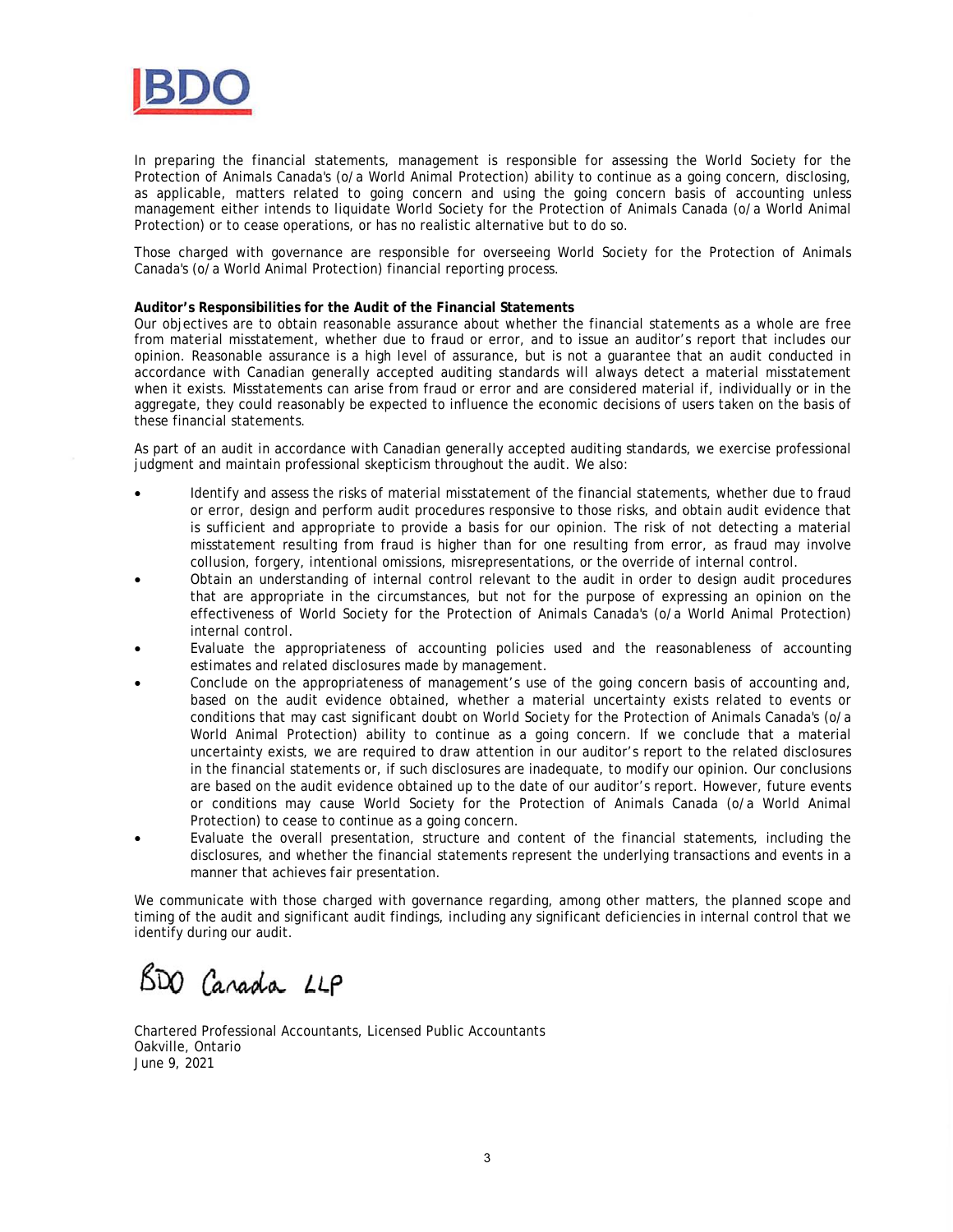# **World Society for the Protection of Animals Canada** (o/a World Animal Protection) **Statement of Financial Position**

| December 31                                                                                                                        | 2020 |                                                         | 2019           |                                                         |
|------------------------------------------------------------------------------------------------------------------------------------|------|---------------------------------------------------------|----------------|---------------------------------------------------------|
| <b>Assets</b>                                                                                                                      |      |                                                         |                |                                                         |
| <b>Current</b><br>Cash<br><b>HST</b> receivable<br>Prepaid expenses and sundry receivable<br>Due from related charities (Note 10b) | \$   | 1,803,233<br>117,555<br>101,894<br>108,949              | \$             | 1,065,393<br>144,969<br>131,193<br>673,371              |
| <b>Investments</b> (Note 2a)<br>Capital assets (Note 3)                                                                            |      | 2,131,631<br>3,310,943<br>18,007                        |                | 2,014,926<br>3,172,879<br>23,445                        |
|                                                                                                                                    | S.   | 5,460,581                                               | \$             | 5,211,250                                               |
| <b>Liabilities and Net Assets</b><br><b>Current</b><br>Accounts payable and accrued liabilities<br>Deferred contributions (Note 4) | \$   | 458,371<br>106,297                                      | $\mathfrak{S}$ | 374,764<br>153,546                                      |
|                                                                                                                                    |      | 564,668                                                 |                | 528,310                                                 |
| <b>Deferred rent</b>                                                                                                               |      | 4,719<br>569,387                                        |                | 11,798<br>540,108                                       |
| <b>Net assets</b><br>Internally restricted<br>Endowment<br>Invested in capital assets<br>Unrestricted                              |      | 2,500,000<br>35,357<br>18,007<br>2,337,830<br>4,891,194 |                | 2,500,000<br>35,357<br>23,445<br>2,112,340<br>4,671,142 |
|                                                                                                                                    | \$   | 5,460,581                                               | \$             | 5,211,250                                               |

On behalf of the Board:<br>
Cominique Bellemare, President<br>
COMUS Edith Myers, Director

The accompanying notes are an integral part of these financial statements.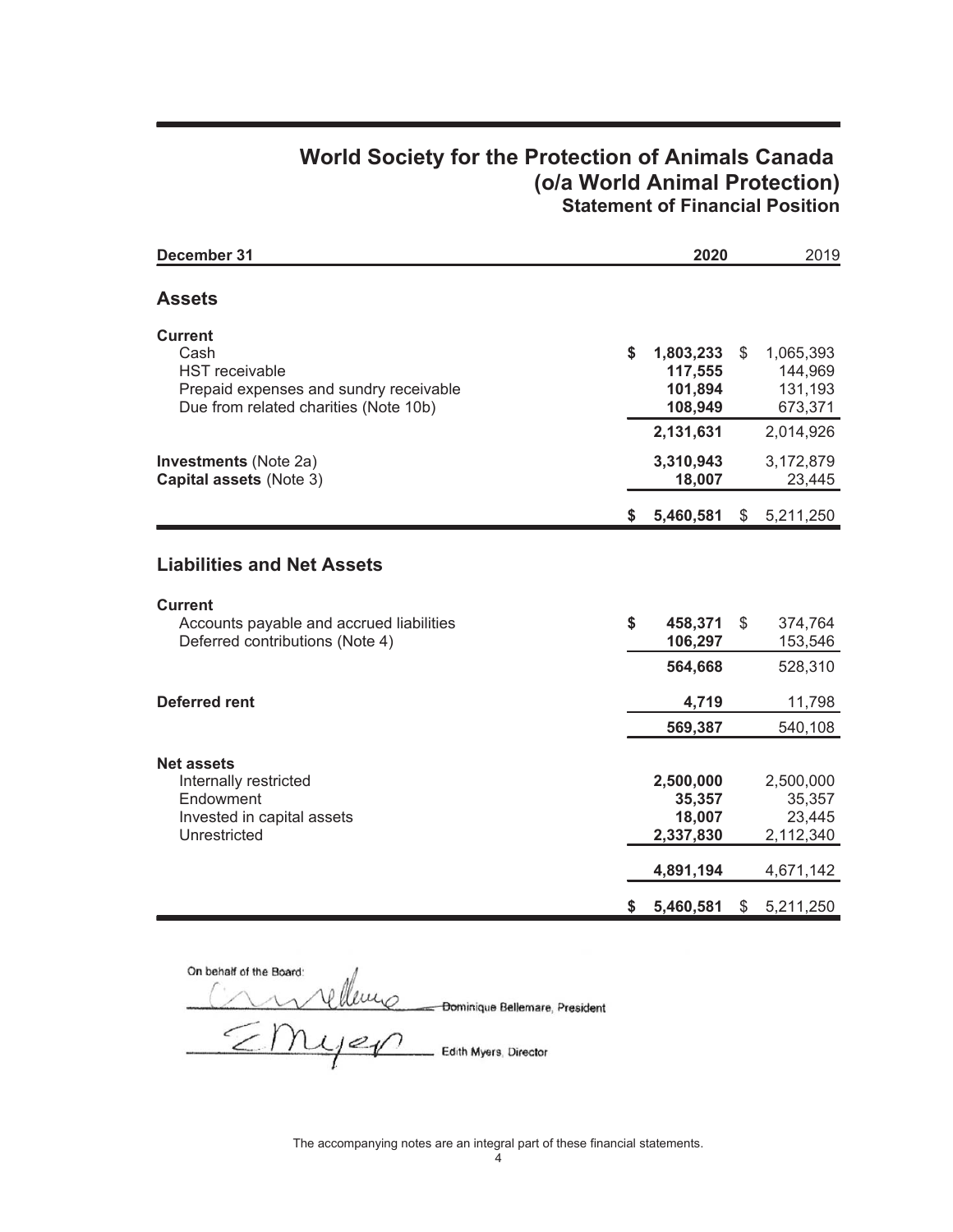# **World Society for the Protection of Animals Canada (o/a World Animal Protection)**

**Statement of Changes in Net Assets**

# **For the year ended December 31**

|                                                                     | <b>Internally</b><br><b>Restricted Capital Assets</b> | Invested in |   | <b>Unrestricted</b> |   | <b>Endowment</b> |    | 2020<br>Total  |    | 2019<br>Total |
|---------------------------------------------------------------------|-------------------------------------------------------|-------------|---|---------------------|---|------------------|----|----------------|----|---------------|
| <b>Balance, beginning of year</b>                                   | \$2,500,000                                           | 23.445      |   | \$2,112,340         | S | 35,357           | S. | 4,671,142      | S. | 4.368.048     |
| <b>Excess (deficiency) of revenue</b><br>over expenses for the year |                                                       | (7,038)     |   | 227.090             |   |                  |    | 220.052        |    | 303,094       |
| <b>Purchase of capital assets</b>                                   |                                                       | 1.600       |   | (1,600)             |   |                  |    | $\blacksquare$ |    |               |
| <b>Balance, end of year</b>                                         | 2,500,000                                             | 18.007      | S | 2,337,830           |   | 35,357           | æ. | 4,891,194      | S. | 4,671,142     |

The accompanying notes are an integral part of these financial statements.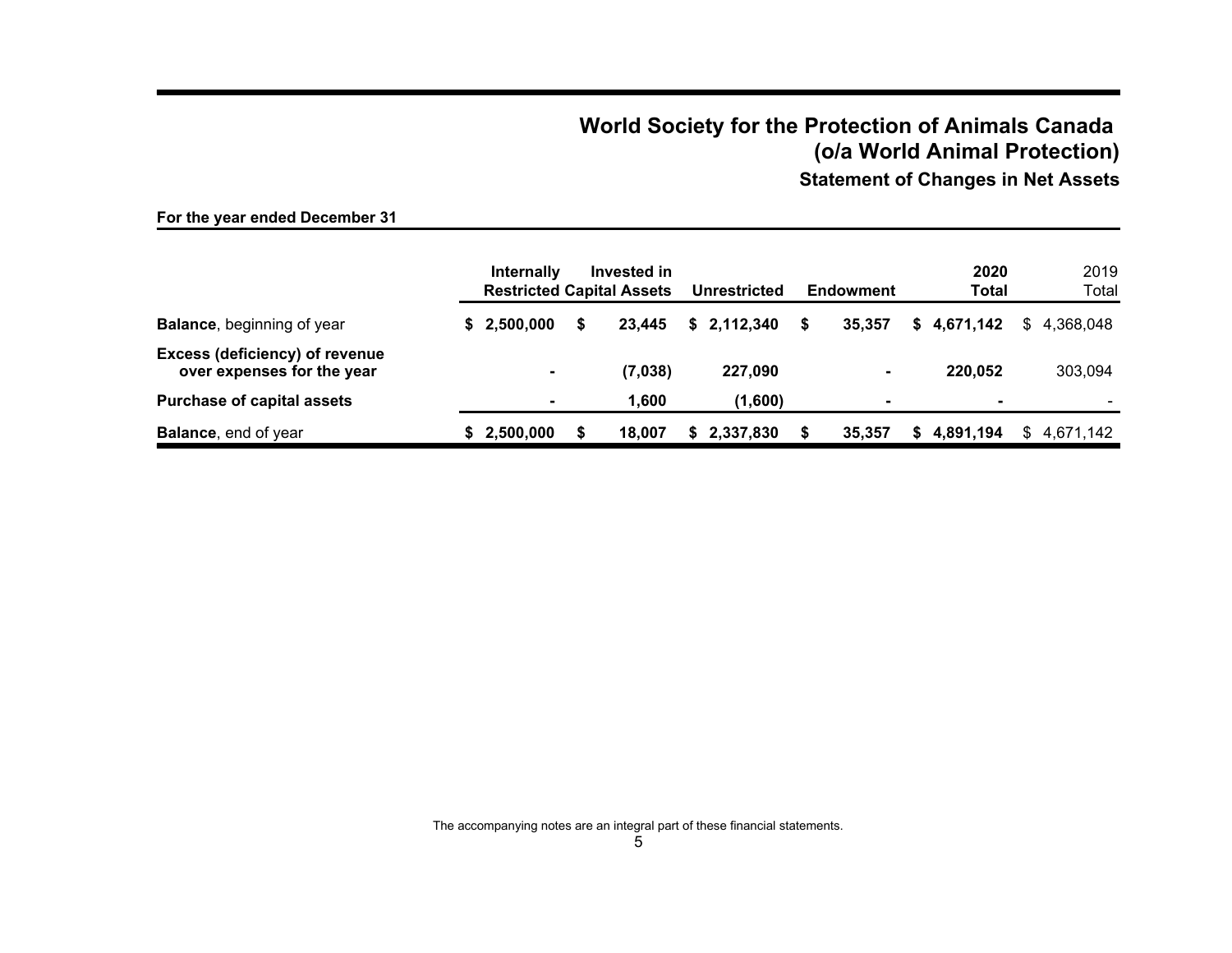# **World Society for the Protection of Animals Canada (o/a World Animal Protection) Statement of Operations**

| For the year ended December 31                                                                                                                                                                                                                                                                                                                                                                     | 2020                                                                                                         | 2019                                                                                                |
|----------------------------------------------------------------------------------------------------------------------------------------------------------------------------------------------------------------------------------------------------------------------------------------------------------------------------------------------------------------------------------------------------|--------------------------------------------------------------------------------------------------------------|-----------------------------------------------------------------------------------------------------|
| <b>Revenue</b><br>Individual (non-restricted) contributions<br>Individual (restricted) contributions<br>Bequests (non-restricted)<br>Bequests (restricted)<br>Donations of life insurance premiums (Note 5)<br>Contributed services and materials (Note 1)<br>Foundation and corporation (non-restricted)<br>Foundation and corporation (restricted)<br>Affinity income<br>Sundry income (Note 11) | \$<br>3,804,665<br>284,129<br>793,228<br>4,077<br>6,753<br>672,863<br>328,482<br>268,463<br>32,435<br>41,878 | \$<br>4,051,541<br>105,035<br>484,813<br>6,753<br>178,362<br>117,430<br>167,665<br>36,069<br>14,664 |
|                                                                                                                                                                                                                                                                                                                                                                                                    | 6,236,973                                                                                                    | 5,162,332                                                                                           |
| <b>Expenses</b><br>Animal Protection Programs (Schedule)<br>Fundraising development<br>Administration (Note 6)<br>Life insurance premiums (Note 5)                                                                                                                                                                                                                                                 | 4,152,922<br>1,876,959<br>210,095<br>6,753                                                                   | 3,630,313<br>1,458,922<br>220,185<br>6,753                                                          |
|                                                                                                                                                                                                                                                                                                                                                                                                    | 6,246,729                                                                                                    | 5,316,173                                                                                           |
| Excess (deficiency) of revenue over expenses<br>before other items<br><b>Investment income (Note 2b)</b><br>Foreign exchange loss                                                                                                                                                                                                                                                                  | (9,756)<br>237,232<br>(7,424)                                                                                | (153, 841)<br>459,283<br>(2,348)                                                                    |
| Excess of revenue over expenses for the year                                                                                                                                                                                                                                                                                                                                                       | \$<br>220,052                                                                                                | \$<br>303,094                                                                                       |

The accompanying notes are an integral part of these financial statements.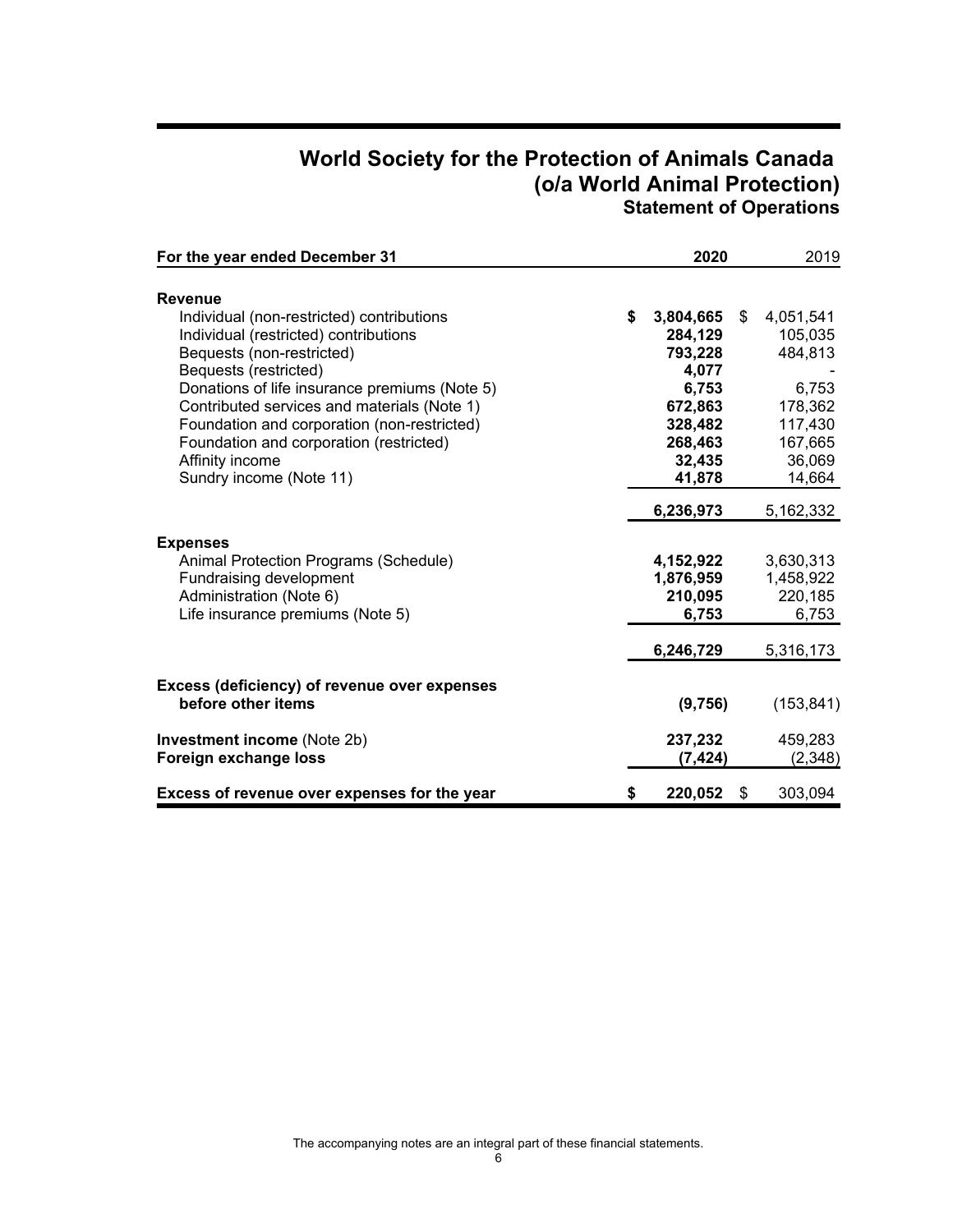# **World Society for the Protection of Animals Canada (o/a World Animal Protection) Statement of Cash Flows**

| For the year ended December 31                                                                                                                                                                                                                                   | 2020                                                          | 2019                                                                      |
|------------------------------------------------------------------------------------------------------------------------------------------------------------------------------------------------------------------------------------------------------------------|---------------------------------------------------------------|---------------------------------------------------------------------------|
| Cash provided by (used in)                                                                                                                                                                                                                                       |                                                               |                                                                           |
| <b>Operating activities</b><br>Excess of revenue over expenses for the year<br>Adjustments required to reconcile excess<br>of revenue over expenses with cash provided by<br>operating activities                                                                | \$<br>220,052 \$                                              | 303,094                                                                   |
| Amortization<br>Unrealized gain on investments                                                                                                                                                                                                                   | 7,038<br>(107, 181)                                           | 8,140<br>(284, 096)                                                       |
| Changes in non-cash working capital balances<br><b>HST</b> receivable<br>Prepaid expenses and sundry receivable<br>Due from related charities<br>Accounts payable and accrued liabilities<br>Deferred contributions<br>Due to related charities<br>Deferred rent | 27,414<br>29,299<br>564,422<br>83,607<br>(47, 249)<br>(7,079) | (28, 315)<br>17,438<br>(422,086)<br>156,921<br>25,546<br>(253)<br>(7,079) |
|                                                                                                                                                                                                                                                                  | 770,323                                                       | (230, 690)                                                                |
| <b>Investing activities</b><br>Purchase of investments<br>Proceeds from sale of investments<br>Purchase of capital assets                                                                                                                                        | (854, 687)<br>823,804<br>(1,600)                              | (689, 130)<br>728,380<br>(7, 354)                                         |
|                                                                                                                                                                                                                                                                  | (32, 483)                                                     | 31,896                                                                    |
| Increase (decrease) in cash during the year                                                                                                                                                                                                                      | 737,840                                                       | (198, 794)                                                                |
| Cash, beginning of year                                                                                                                                                                                                                                          | 1,065,393                                                     | 1,264,187                                                                 |
| Cash, end of year                                                                                                                                                                                                                                                | \$<br>1,803,233<br>\$                                         | 1,065,393                                                                 |

7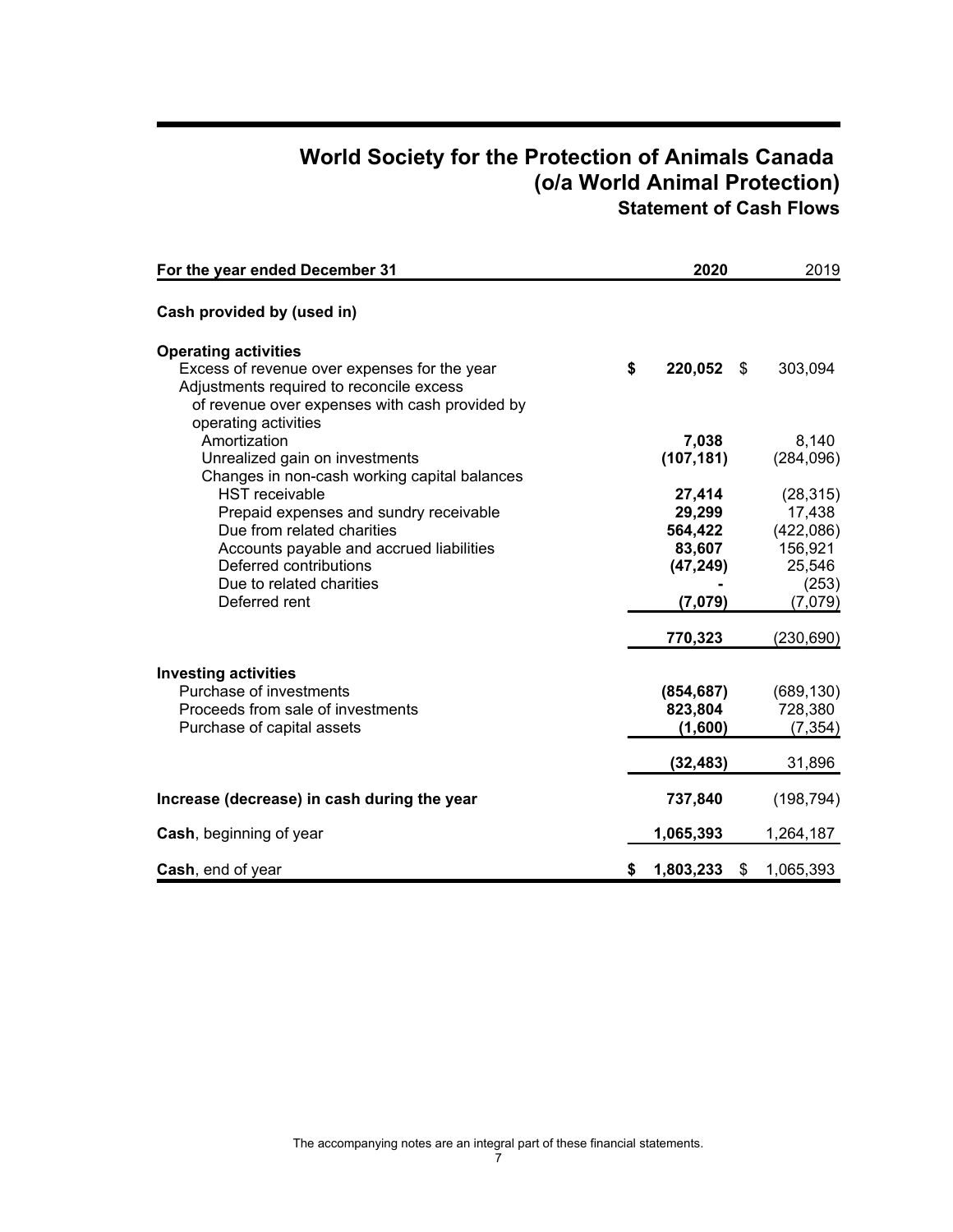### **December 31, 2020**

### **1. Nature of Operations and Significant Accounting Policies**

### **Nature of Operations**

World Society for the Protection of Animals Canada (o/a World Animal Protection) has a vision of a world where animals live free from suffering.

The Canadian entity is affiliated with World Animal Protection International which brings together 14 national offices around the world who work collaboratively towards a shared vision and mission. Collectively World Animal Protection International is one of the largest animal protection organizations in the world, pioneering sustainable, large-scale solutions to end animal suffering. World Animal Protection International believes that good animal welfare is fundamental to the well being of communities, to food production and agricultural systems, to the environment, to public health, to a sustainable global economy and planet.

Through its General Status at the United Nations and formal recognition by the World Organization for Animal Health (OIE) and other intergovernmental organizations, World Animal Protection International is uniquely placed to improve animal health and welfare worldwide.

Globally, World Animal Protection International seeks to improve the lives of animals in communities, farming, disasters and in the wild, with specific campaigns ranging from stopping the mass suffering of industrially farmed animals to ending the inhumane culling of stray dogs. World Animal Protection International is the international leader in animal-focused disaster response and risk reduction and is dedicated to safeguarding animals - often forgotten victims - in disasters. World Animal Protection International acts for animals on the ground and at a global level and achieves its aims through action and education, and works in partnership with governments, businesses, local communities and individuals to move the world to protect animals.

World Society for the Protection of Animals Canada (o/a World Animal Protection) is incorporated under Part II of the Canada Corporations Act as a non-profit organization whose objectives are the promotion of the conservation and protection of animals. World Society for the Protection of Animals Canada (o/a World Animal Protection) is a registered charity under the Income Tax Act and is exempt from income tax.

#### **Basis of Accounting**

These financial statements have been prepared in accordance with Canadian accounting standards for not for-profit organizations.

### **Use of Estimates**

The preparation of financial statements in accordance with Canadian accounting standards for not-for-profit organizations requires management to make estimates and assumptions that affect the reported amounts of assets and liabilities and the reported amounts of revenue and expenses during the reporting period. Actual results could differ from those estimates.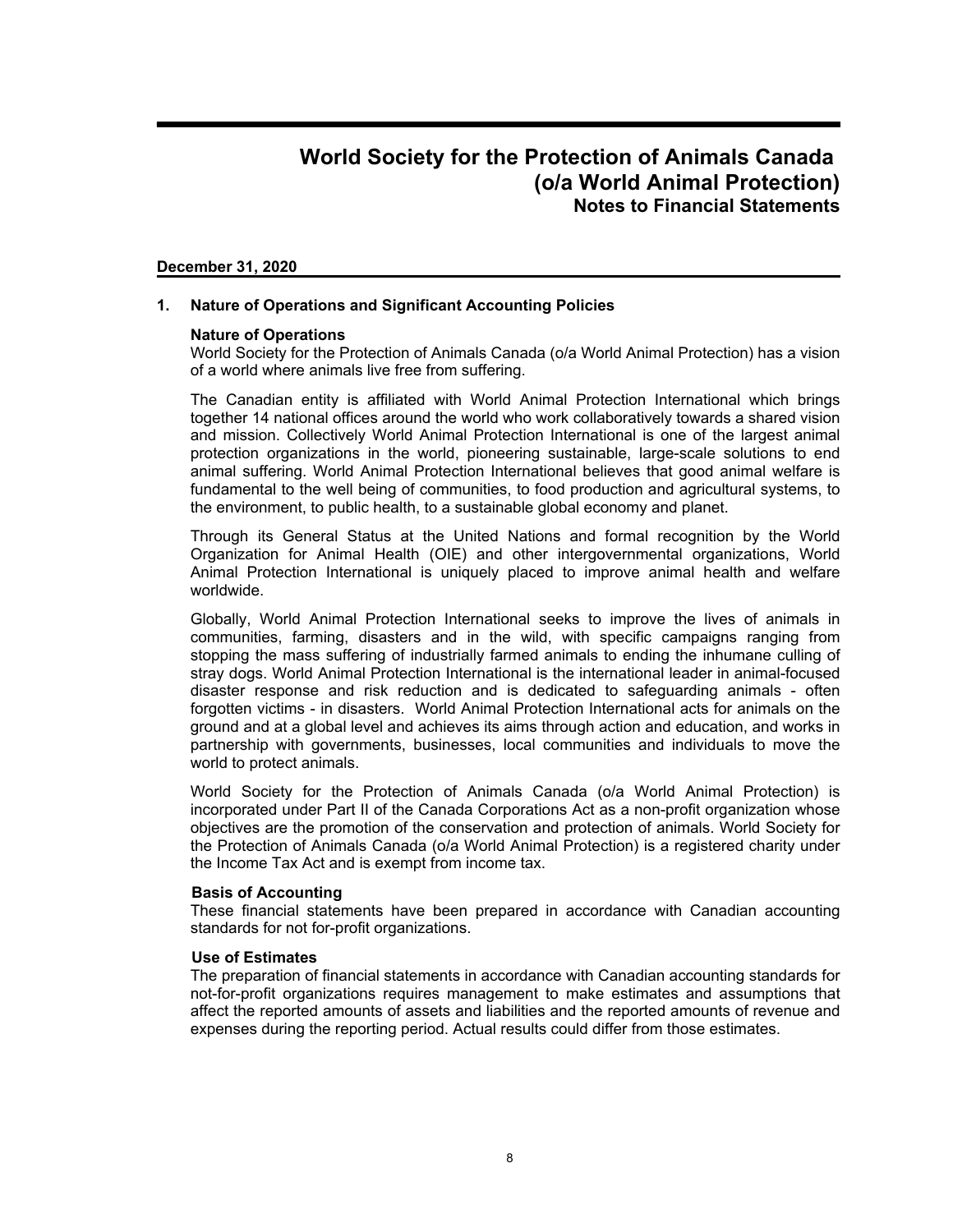#### **December 31, 2020**

#### **1. Nature of Operations and Significant Accounting Policies** (continued)

#### **Revenue Recognition**

World Society for the Protection of Animals Canada (o/a World Animal Protection) follows the deferral method of accounting for contributions.

Restricted contributions are recognized as revenue in the year in which the related expenses are incurred.

Unrestricted contributions are recognized as revenue when received or receivable if the amount to be received can be reasonably estimated and collection is reasonably assured.

Contributions to the Endowment Fund are recorded directly as revenue of the Endowment Fund.

Contributed services and materials that would otherwise be paid for by World Society for the Protection of Animals Canada (o/a World Animal Protection) are recorded at fair value when the services are provided or the materials are received. Amounts contributed for the year were \$672,863 (2019 - \$178,362).

A number of volunteers have made significant contributions of their time to the World Society for the Protection of Animals Canada (o/a World Animal Protection). Since these services are not normally purchased and because of the difficulty in determining their fair value, donated services for volunteer activities are not recognized in these financial statements.

#### **Financial Instruments**

Financial instruments are recorded at fair value when acquired or issued. In subsequent periods, investments are reported at fair value. Any realized/unrealized gains and losses, dividends and interest income from the investments are reported in the statement of operations. All other financial instruments are reported at cost or amortized cost less impairment, if applicable. Financial assets are tested for impairment when changes in circumstances indicate the asset could be impaired. Transaction costs on the acquisition, sale or issue of financial instruments are expensed for those items remeasured at fair value at each statement of financial position date and charged to the financial instrument for those measured at amortized cost.

#### **Allocation of Expenses**

World Society for the Protection of Animals Canada (o/a World Animal Protection) allocates certain of its general support expenses by identifying the appropriate basis of allocating each component expense to the following categories: animal protection programs, fundraising development, and administration.

The basis is applied consistently each year as follows:

Payroll costs - on percentage of actual time spent on each category

Office expenses - on the basis of staff working on each category

Program office expenses - on percentage of costs incurred on each program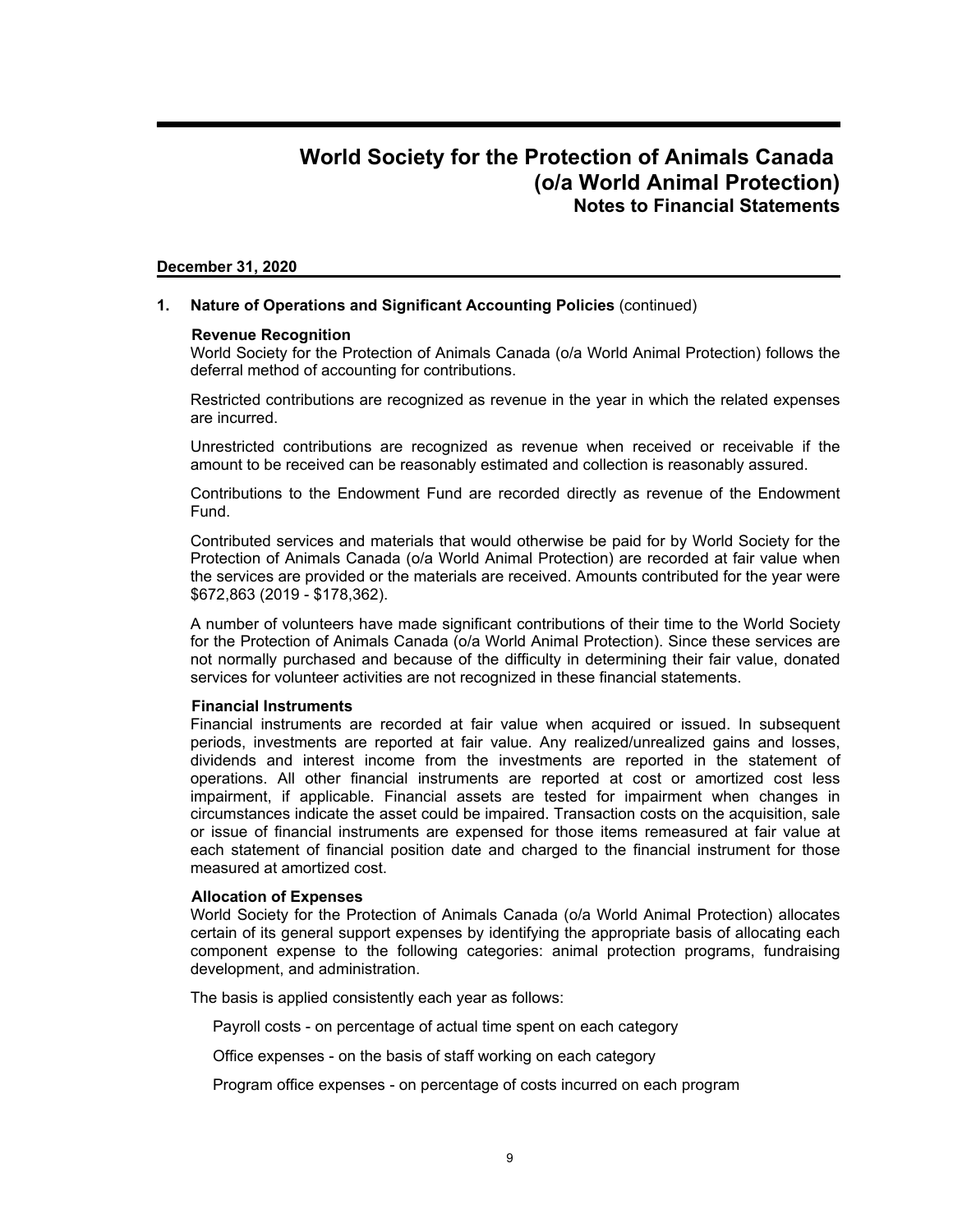### **December 31, 2020**

**1. Nature of Operations and Significant Accounting Policies** (continued)

### **Translation of Foreign Currencies**

The monetary assets and liabilities of World Society for the Protection of Animals Canada (o/a World Animal Protection) denominated in foreign currencies are translated at the rates of exchange at the statement of financial position date. Revenues and expenses are translated at the average exchange rate prevailing during the year.

#### **Capital Assets**

Capital assets are recorded at cost less accumulated amortization. Amortization is provided annually on bases designed to amortize the assets over their estimated useful lives as follows:

- Computer equipment 30% declining balance basis
- Computer software 100% declining balance basis
- Furniture and fixtures 25% declining balance basis
- Leasehold improvements straight-line basis over term of the lease

### **Deferred Rent**

World Society for the Protection of Animals Canada (o/a World Animal Protection) recognizes rental expenses using the straight-line method whereby any contractual rent over the term of the lease net of tenant inducements, is recognized into expenses evenly over the term. The difference between the rental expense recognized and rental payments made is showed as deferred rent.

#### **Internally Restricted Fund**

The Internally Restricted Fund was established for general operating contingencies and unforeseen future expenditures. The funds are not available for use without the prior approval of the Board of Directors.

#### **Endowment Fund**

The Endowment Fund reports resources contributed for endowment. Investment income earned on resources of the Endowment Fund is reported in the Unrestricted Fund to be used for activities in Ontario. Investment income earned is reinvested.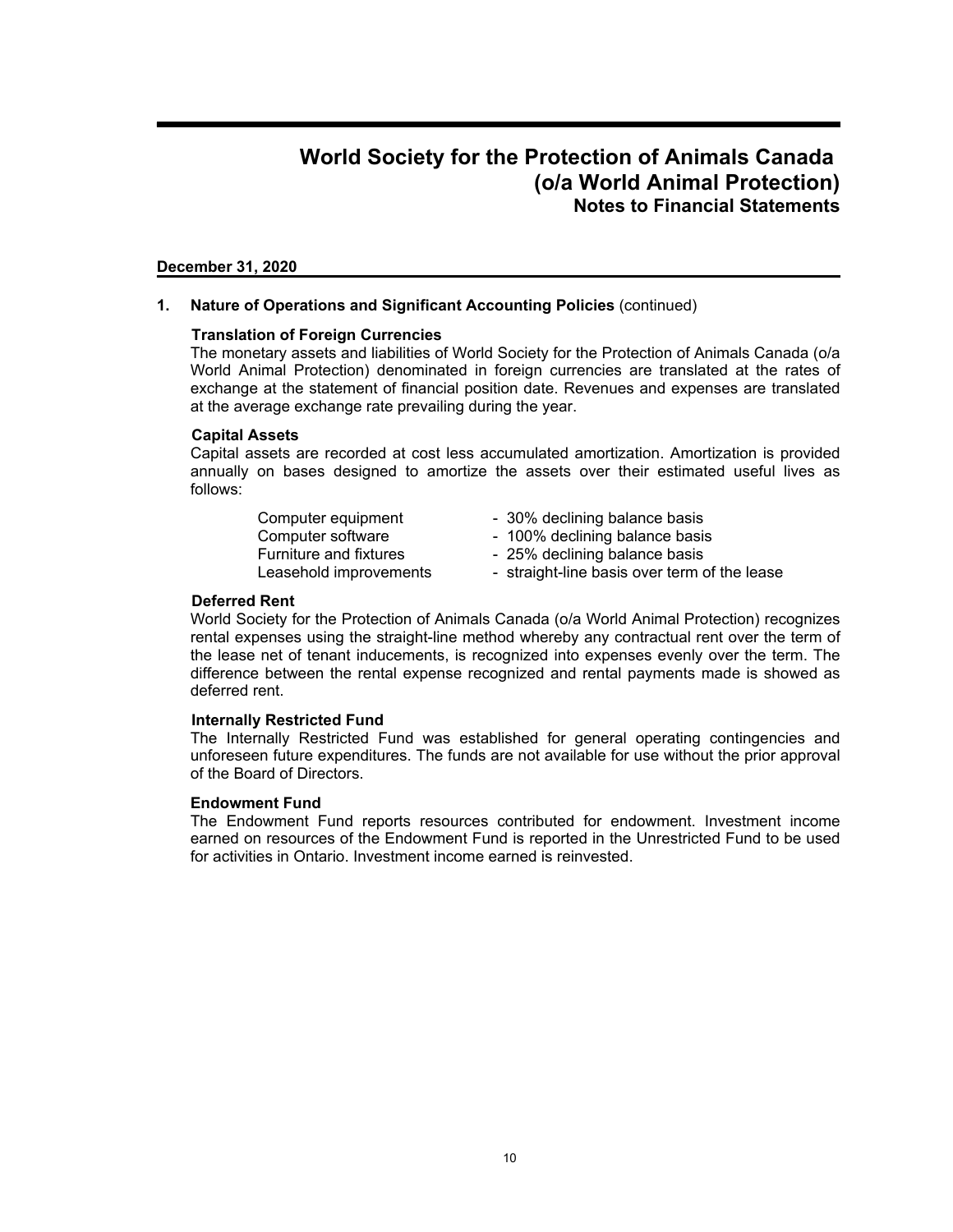### **December 31, 2020**

#### **2. Investments**

a) Investments consist of cash, a fixed income pooled fund, fixed income securities and equity securities that are managed by a third party. The investments are subject to an investment policy set by the Board of Directors which has as its main objective, the preservation of capital while earning a reasonable rate of return. The Endowment Fund is included in the investment portfolio.

The fixed income securities consist of Canadian bonds, U.S. bonds and preferred shares, with bonds having a face value of \$Nil (2019 - \$510) and an interest rate of Nil% (2019 - 5.778%). The securities matured in March 2020.

|                                         | 2020      | 2019            |
|-----------------------------------------|-----------|-----------------|
| Cash and bank note in brokerage account | 131.254   | 58,330          |
| Fixed income pooled fund                | 1,100,959 | 1,053,819       |
| Fixed income securities                 |           | 510             |
| Canadian equities                       | 1,123,384 | 1,128,553       |
| Foreign equities                        | 955,346   | 931,667         |
|                                         | 3,310,943 | \$<br>3,172,879 |

Cash and foreign equity securities held in the foreign currency noted:

|    |                                     | 2020               |   | 2019    |
|----|-------------------------------------|--------------------|---|---------|
|    | <b>US Dollars</b>                   | 438,095            |   | 379,205 |
|    | Hong Kong Dollars                   | 387,100            |   | 768,801 |
|    | Euros                               | 105,017            |   | 148,283 |
|    | <b>Singapore Dollars</b>            | 97,819             |   | 106,003 |
|    | <b>Australian Dollars</b>           | 39,520             |   |         |
|    | <b>Pound Sterling</b>               | 30,311             |   |         |
| b) | Investment income is as follows:    |                    |   |         |
|    |                                     | 2020               |   | 2019    |
|    | Realized (loss) gain on investments | \$<br>$(6,872)$ \$ |   | 52,479  |
|    | Unrealized gain on investments      | 107,181            |   | 284,096 |
|    | Dividend income                     | 130,750            |   | 106,489 |
|    | Interest income                     | 6,173              |   | 16,219  |
|    |                                     | 237,232            | S | 459,283 |
|    |                                     |                    |   |         |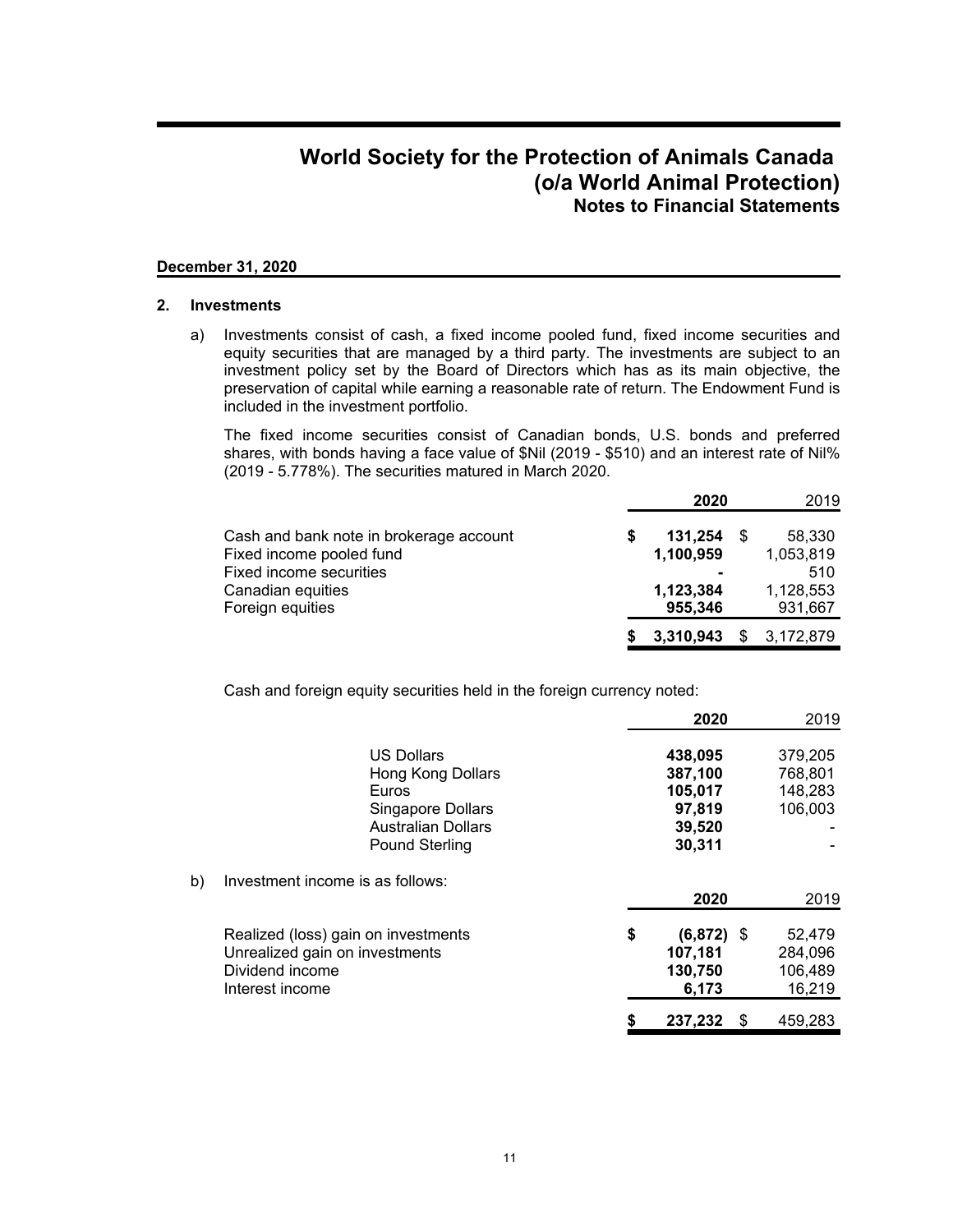### **December 31, 2020**

### **3. Capital Assets**

|                                                                                             |    |                                        |    | 2020                                   |                                              |      | 2019                                   |
|---------------------------------------------------------------------------------------------|----|----------------------------------------|----|----------------------------------------|----------------------------------------------|------|----------------------------------------|
|                                                                                             |    | Cost                                   |    | <b>Accumulated</b><br>Amortization     | Cost                                         |      | Accumulated<br>Amortization            |
| Computer equipment<br>Computer software<br>Furniture and fixtures<br>Leasehold improvements | \$ | 134,712<br>7,775<br>124,636<br>120,581 | -S | 121,459<br>7.775<br>119,882<br>120,581 | \$<br>133,112<br>7,775<br>124,636<br>120,581 | - \$ | 116,006<br>7,775<br>118,297<br>120,581 |
|                                                                                             | S  | 387,704                                | \$ | 369,697                                | \$<br>386,104                                | \$   | 362,659                                |
| Net book value                                                                              |    |                                        | \$ | 18,007                                 |                                              | \$   | 23,445                                 |
|                                                                                             |    |                                        |    |                                        |                                              |      |                                        |

# **4. Deferred Contributions**

|                                                                                                                                                     | 2020                            | 2019                            |
|-----------------------------------------------------------------------------------------------------------------------------------------------------|---------------------------------|---------------------------------|
| Balance, beginning of the year<br>Less: amounts recognized as revenue in the year<br>Add: restricted amounts received related to the following year | 153,546<br>(153,546)<br>106,297 | 128,000<br>(128,000)<br>153,546 |
| Balance, end of year                                                                                                                                | 106.297                         | 153,546                         |

## **5. Life Insurance Policies**

World Society for the Protection of Animals Canada (o/a World Animal Protection) has been given life insurance policies under which it is the owner and beneficiary. The total coverage provided under the three policies owned by World Animal Protection is \$75,369 (2019 - three policies, \$75,369).

# **6. Administration**

|                                             | 2020                         | 2019 |                   |
|---------------------------------------------|------------------------------|------|-------------------|
| General administration<br>Professional fees | \$<br>$191,203$ \$<br>18.892 |      | 184,685<br>35,500 |
|                                             | $210,095$ \$                 |      | 220,185           |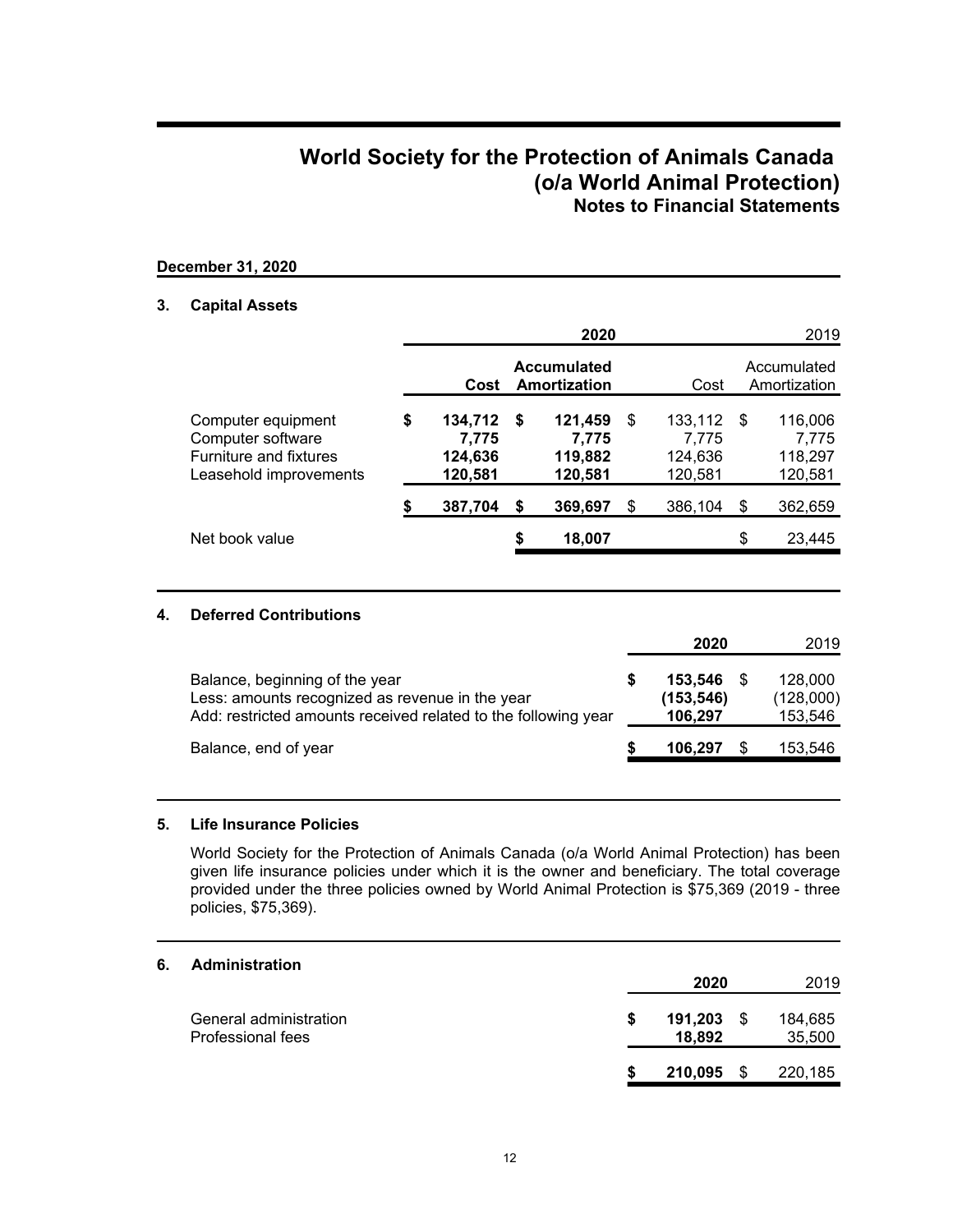# **December 31, 2020**

### **7. Allocation of Expenses**

Payroll costs of \$1,693,333 (2019 - \$1,691,601) have been allocated as follows:

|                                                                         |   | 2020                                | 2019                           |
|-------------------------------------------------------------------------|---|-------------------------------------|--------------------------------|
| Animal protection programs<br>Fundraising development<br>Administration | S | $1,003,793$ \$<br>660,205<br>29.335 | 1,024,782<br>641,601<br>25,218 |
|                                                                         |   | 1,693,333 \$ 1,691,601              |                                |

Office expenses of \$313,413 (2019 - \$286,710) have been allocated as follows:

|                                                                         | 2020                         | 2019 |                              |
|-------------------------------------------------------------------------|------------------------------|------|------------------------------|
| Animal protection programs<br>Fundraising development<br>Administration | 141.036<br>125.365<br>47.012 |      | 143,355<br>104.258<br>39,097 |
|                                                                         | 313.413                      |      | 286,710                      |

Animal protection program office expenses of \$141,306 (2019 - \$143,355) have been allocated as follows:

|                                  | 2020          |      | 2019    |
|----------------------------------|---------------|------|---------|
| Education and awareness          | \$<br>43,944  | - \$ | 40,192  |
| Protection of wildlife           | 28,467        |      | 26,490  |
| Farm animals                     | 21,455        |      | 21,705  |
| Wildlife and exotic pet trade    | 16,358        |      | 28,083  |
| Disaster management and response | 6,388         |      | 3,887   |
| Companion animals                | 6,252         |      | 7,954   |
| Science & research               | 5,311         |      | 3,378   |
| Policy                           | 5,311         |      | 3,160   |
| <b>Bears</b>                     | 5,195         |      | 2,296   |
| Whales, dolphins and marine life | 2,106         |      | 5,626   |
| Welfare captive animals          | 249           |      | 569     |
| Working animals                  |               |      | 15      |
|                                  | \$<br>141,036 | S    | 143.355 |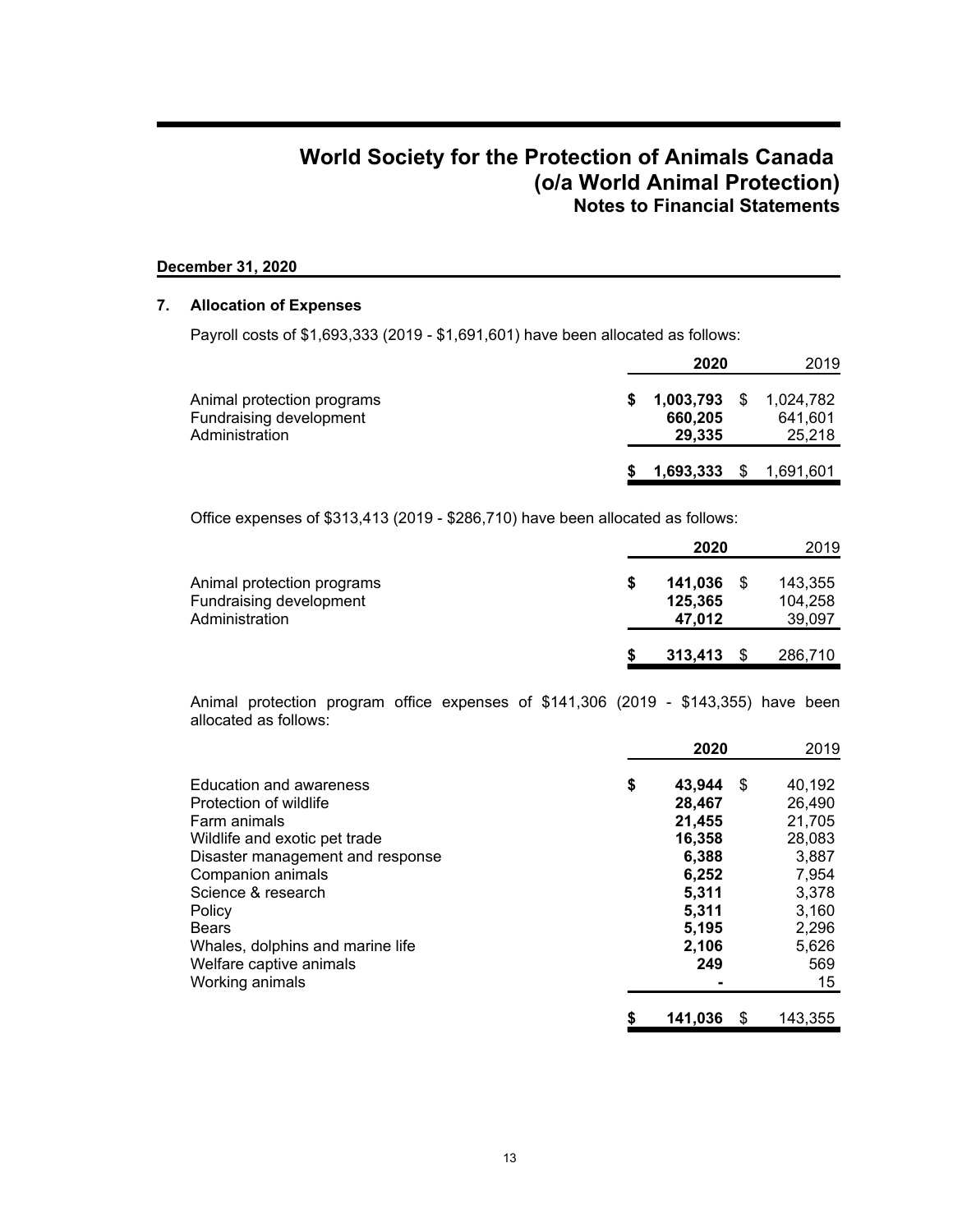### **December 31, 2020**

### **7. Allocation of Expenses** (continued)

Amortization expense of \$7,038 (2019 - \$8,140) has been allocated as follows:

|                                                                                |    | 2020                    |   | 2019                    |
|--------------------------------------------------------------------------------|----|-------------------------|---|-------------------------|
| Animal protection programs<br><b>Fundraising development</b><br>Administration | \$ | 3,167<br>2,815<br>1.056 | S | 4,070<br>2,960<br>1,110 |
|                                                                                | S  | 7,038                   | S | 8,140                   |

### **8. Financial Instrument Risks**

#### **Market Risk**

Market value risk is the risk of potential loss caused by fluctuations in fair value or future cash flows of financial instruments by changes in their underlying market value. While World Society for the Protection of Animals Canada (o/a World Animal Protection) is exposed to market risk through its investments, this risk is mitigated through purchasing low risk investments and on-going monitoring and reporting.

### **Interest Rate Risk**

Interest rate risk is the risk that the fair value or future cash flows of a financial instrument, will fluctuate because of changes in market interest rates. While World Society for the Protection of Animals Canada (o/a World Animal Protection) is exposed to interest rate risk, this risk is mitigated through purchasing low risk investments, controls whereby the Board of Directors approve all investment decisions, and on-going monitoring and reporting.

#### **Foreign Currency Risk**

World Society for the Protection of Animals Canada (o/a World Animal Protection) is exposed to financial risks as a result of exchange rate fluctuations with respect to operations conducted in U.S Dollars. See Note 2 for the currency risk exposure relating to investments. World Society for the Protection of Animals Canada (o/a World Animal Protection) has the following cash balance and accounts payable and accrued liabilities balance at year end in US dollars.

|                                                  | 2020                       | 2019            |
|--------------------------------------------------|----------------------------|-----------------|
| Cash<br>Accounts payable and accrued liabilities | <b>22.610</b> \$<br>30.574 | 9.968<br>18.086 |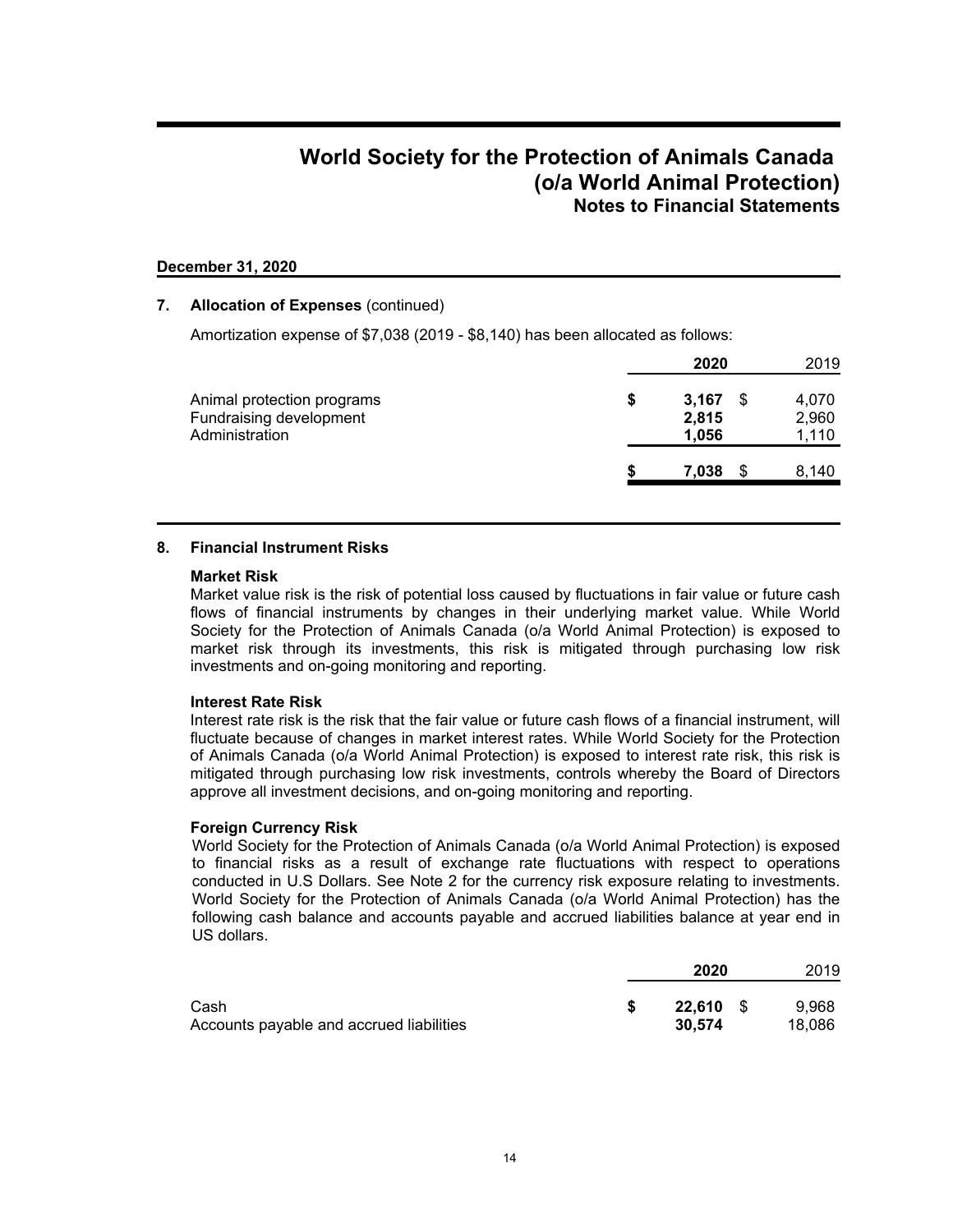### **December 31, 2020**

### **9. Commitments**

World Society for the Protection of Animals Canada (o/a World Animal Protection) is committed under operating leases for the use of their premises. The minimum annual lease payments including common area maintenance charges for the next two years are as follows:

| 2021<br>2022 | \$ | 146,228<br>104,745 |
|--------------|----|--------------------|
|              | S. | 250,973            |

### **10. Related Party Balances and Transactions**

a) World Society for the Protection of Animals Canada (o/a World Animal Protection) and World Animal Protection International have entered into a collaboration agreement for the period November 1, 2015 to December 31, 2020, at which time the agreement shall automatically renew every year unless written notice is received to not renew the agreement. This agreement reflects the collaborative nature of the relationship between the two organizations to develop an efficient, effective and integrated global organization best able to realize the vision of a world where animals live free from suffering.

The agreement reflects the "one World Animal Protection" approach through which all organizations that make up World Animal Protection International are united under one vision, mission, strategy and brand developed in consultation.The collaboration across the various organizations is accomplished in a number of ways:

- World Animal Protection's Global Strategy is developed with the input of World Animal Protection Boards of Directors, staff and stakeholders from across the organizations. The organizations work together to ensure that the strategy reflects the global nature of the work undertaken to protect animals.
- The entire International organization is involved in the implementation of the Global Strategy.
- The Board of the World Society for the Protection of Animals Canada (o/a World Animal Protection) approves the Global Strategy and the annual plan of the organization that aids in the implementation of the Global Strategy.

Included in the Animal Protection Programs are contributions made through a contract for service with World Animal Protection International to fund international programs undertaken globally in the amount of \$1,338,783 (2019 - \$533,366).

World Society for the Protection of Animals Canada (o/a World Animal Protection) receives services from World Animal Protection International, the fair value of which has not been reflected in these financial statements.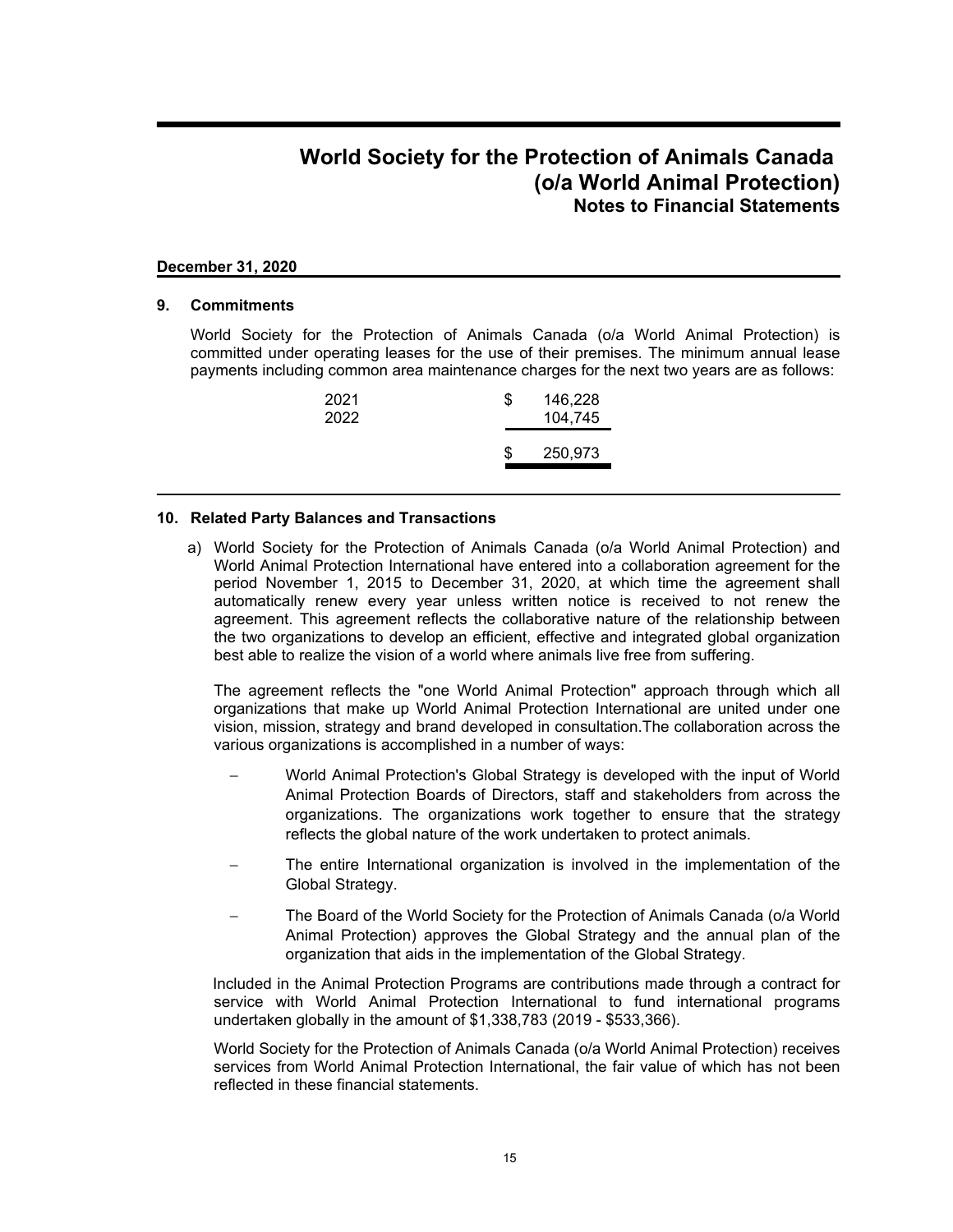### **December 31, 2020**

### **10. Related Party Balances and Transaction** (continued)

b) Due from related charities consists of the following:

|                                       |  | 2020    | 2019     |         |
|---------------------------------------|--|---------|----------|---------|
| World Animal Protection International |  | 108.949 | <b>S</b> | 673.971 |

The amounts due from related charities are unsecured and non-interest bearing with no set terms of repayment. World Society for the Protection of Animals Canada (o/a World Animal Protection) has an economic interest in the above noted charity.

### **11. COVID-19**

On March 11, 2020, the World Health Organization declared the outbreak of the coronavirus ("COVID-19") pandemic resulting in economic uncertainties impacting World Society for the Protection of Animals Canada (o/a World Animal Protection). During the year, World Society for the Protection of Animals Canada (o/a World Animal Protection received the \$25,000 Temporary Wage Subsidy for Employers (TWS) from the Government of Canada, which is included in sundry income on the statement of operations.

The full impact of the COVID-19 outbreak continues to evolve as of the date of this report. As such, it is uncertain as to the full magnitude that the pandemic will have on the financial condition, liquidity, and future results of operations of World Society for the Protection of Animals Canada (o/a World Animal Protection). The Board of Directors is actively monitoring the global situation on its financial condition, liquidity, operations, suppliers, sector and workforce.

### **12. Comparative Figures**

Certain comparative figures have been restated to conform with the method of presentation adopted for the current year.